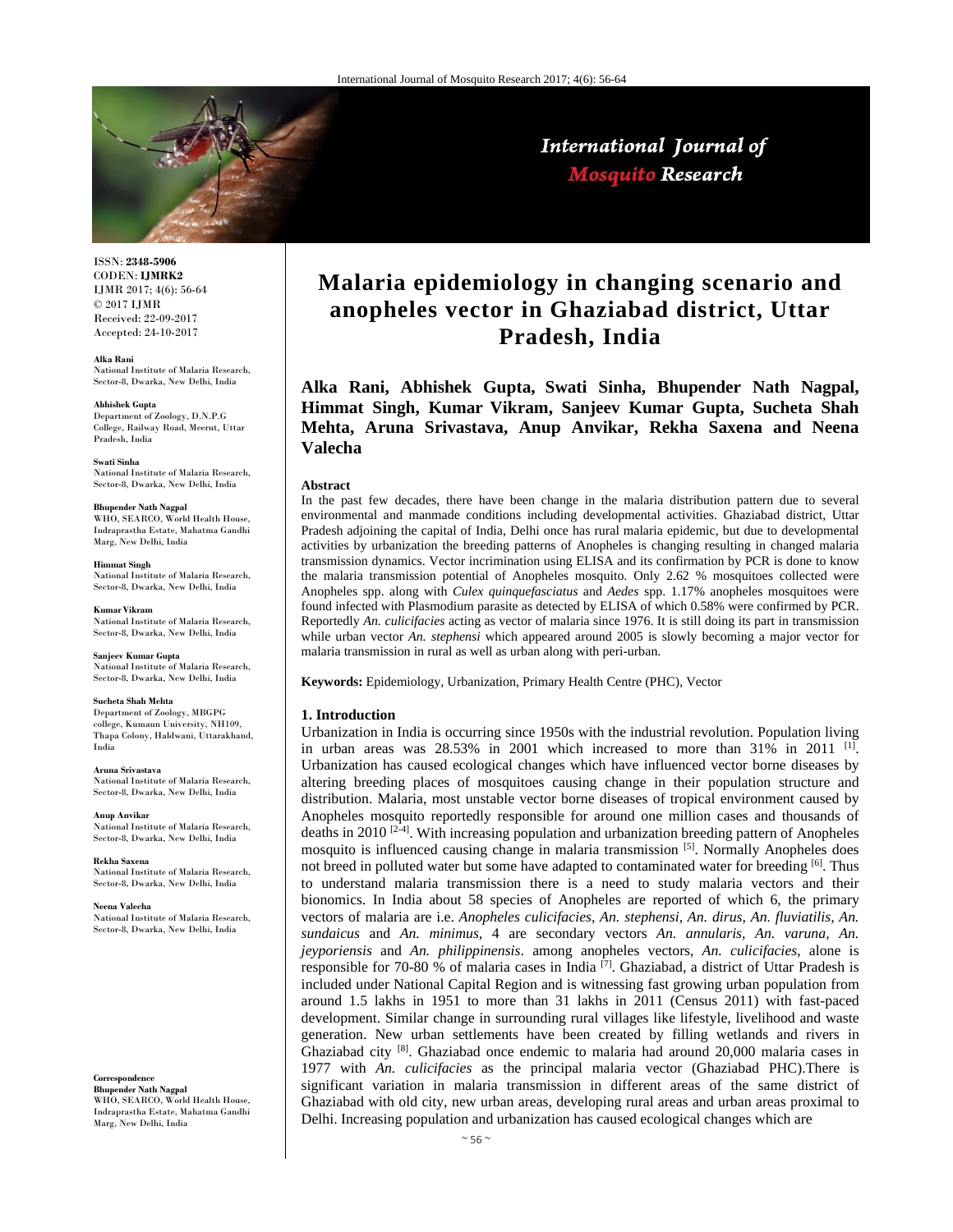expected to change malaria scenario in Ghaziabad. For malaria intensity assessment it is important to determine human-vector contact. For determining dynamics of malaria transmission in Ghaziabad serological and molecular-based analysis will be done using ELISA to find out extent of infection and further confirmation of positive samples by PCR  $[9]$ . Thus this study on the potential of Anopheles mosquitoes in Ghaziabad for malaria transmission by studying serological prevalence of malaria will help in knowing malaria transmission dynamics.

## **2. Materials and methods**

#### **2.1 Study area**

Ghaziabad District lies at the latitude 28°40'north and longitude 77°25'east. It is situated in the northeastern part of National Capital Region. Rapidly urbanizing Ghaziabad city tagged as the  $2<sup>nd</sup>$  fastest growing city in world  $[10]$ . It is in the middle of the Ganga-Yamuna Doab (land between two rivers) having Meerut on North, Bulandshahar & Noida on South, Delhi on West and Hapur on East side. It is well connected with important cities via three national highways NH-58, NH-91 & NH-24. The main railway line and two branches of northern railway pass through the City Ghaziabad. This city falls under severe seismic zone (zone IV) by seismic zoning map (India environmental portal report). Hindon River, the

important tributary of Yamuna River passes through the center of the city. Annual precipitation of Ghaziabad is 732 mm limited from June to September and temperature ranging from 7°C to 46°C. Ghaziabad has malaria endemicity with *An. culicifacies* reportedly a primary malaria vector till 2004 [11] and after 2006 *An. culicifacies* and *An. stephensi* as principal malaria vector along with other disease-causing mosquitoes *Ae. aegypti* and *Cx. quinquefasciatus* [12].

Our study comprises urban, rural and peri-urban parts among 5 PHCs of Ghaziabad district as follows:

| <b>Type</b> | <b>PHC</b>     | <b>Villages</b>   | Latitude  | Longitude |
|-------------|----------------|-------------------|-----------|-----------|
|             |                | Manaki            | 28.796224 | 77.570729 |
|             | <b>Bhojpur</b> | Kalchhina         | 28.766509 | 77.579055 |
|             | Muradnagar     | <b>Bhanaira</b>   | 28.857132 | 77.484298 |
| Rural       |                | Didauli           | 28.818787 | 77.514596 |
|             | Loni           | Pachayara         | 28.800211 | 77.211614 |
|             |                | Harampur          | 28.772453 | 77.237706 |
|             |                | <b>Bhadoli</b>    | 28.770723 | 77.429967 |
|             | Razapur        | Mathurapur        | 28.748526 | 77.410741 |
| Peri-       | Ghaziabad      | Duhai             | 28.741637 | 77.480184 |
| urban       |                | Sadarpur          | 28.704469 | 77.486547 |
| Urban       | Ghaziabad      | Ghaziabad<br>city | 28.669156 | 77.453758 |

**Table 1:** Areas selected for mosquito collection in Ghaziabad.



Fig 1: Ghaziabad Map showing PHCs and study sites

# **2.2 Data Collection**

Malaria data collected from all the available sources like Primary Health Centers, sites [13] and books [14-16] and from health data of NVBDCP (National Vector Borne Disease Control Programme) and NIMR (National Institute of Malaria Research).

### **2.3 Mosquito sample collection**

Mosquitoes were collected from Ghaziabad in Pre-monsoon (April- June), Monsoon (July-September) and Post-monsoon (October-February) seasons from April 2014 to January 2016 using following methods:

## **2.3.1 The Hand catch method**

The indoor resting adults were collected by using suction tube

and torch between 6 am to 11 am in the morning  $[17]$  and collected mosquitoes were transferred to test tubes in batches of 8-10. Prior to collection consent was obtained from each house. 5 houses were selected based on the proximity to breeding sites i.e. the houses within 2 km of breeding sites. The collections were done from human dwelling, cattle sheds, and mixed dwellings

## **2.3.2 The Space spray method**

Pyrethrum spray/Aerosol was carried out in few suitable human dwellings. It was done after closing all entry and exit points of the room and covering entire floor space with white bed sheets and sprayed with pyrethrum. After waiting for 10- 15 minutes, mosquitoes were collected from the bed sheets with the help of a pair of fine forceps and transferred to the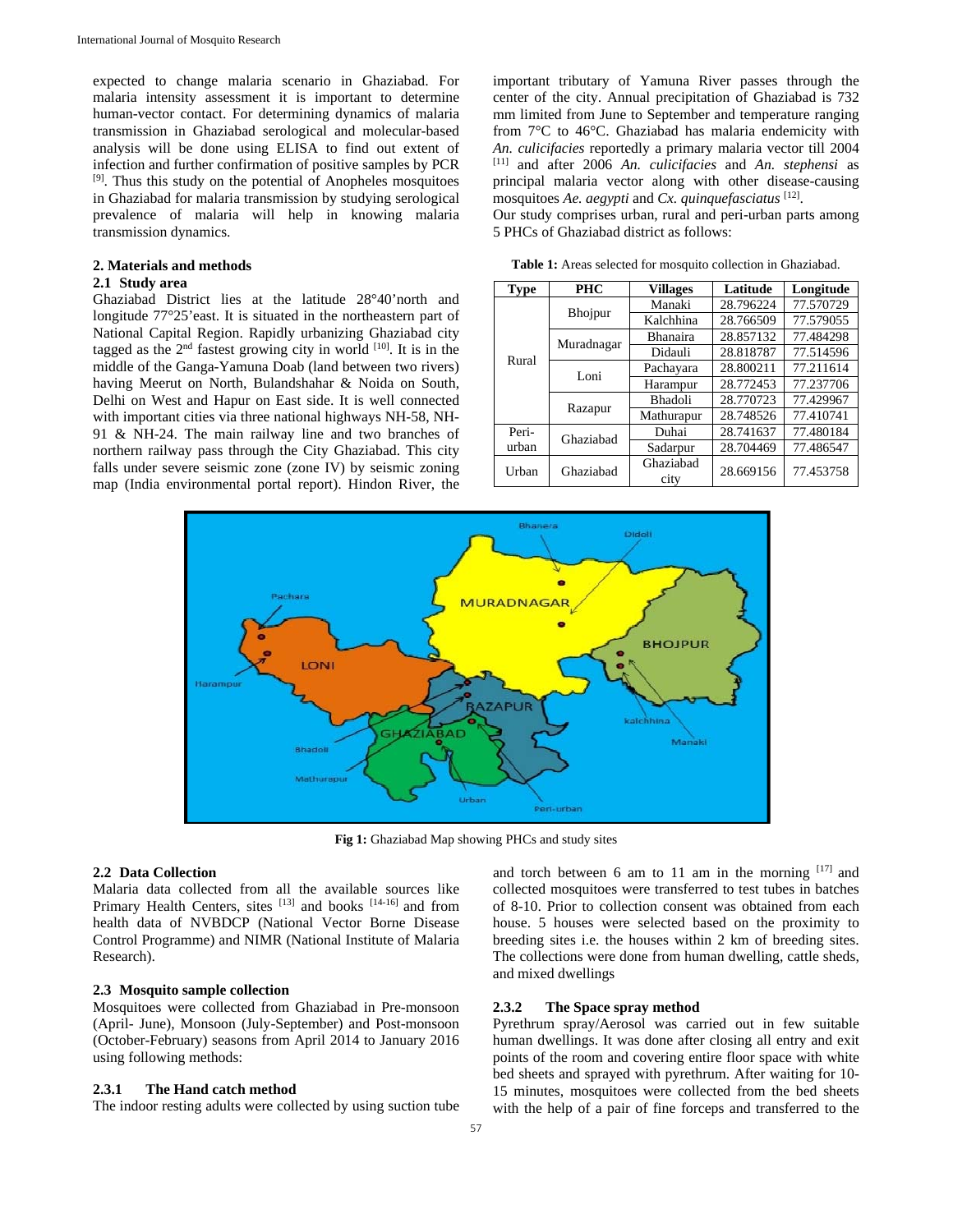labeled Petri-dishes. The collected mosquitoes were stored after drying in silica gel.

#### **2.3.3 Outdoor larva collection**

Was done from all the expected breeding sites of anopheles mosquitoes like pools, ponds, rivers, agricultural fields, pits, tanks, irrigation channels, drains, rainwater collections, containers, sintex, flower pots etc. For this standard WHO Dipper of 500 ml volume was used for sampling of larva. The immatures in all instars were then allowed to emerge in insectary. The emerged mosquitoes and collected adult mosquitoes were then identified to species level using keys [18- 21].

**2.3.4** Temperature and relative humidity were recorded using thermo-hydrograph in each selected village and town of all PHCs.

## **2.4 Detection of parasite by ELISA**

For ELISA test primary vectors *An. culicifacies* and *An. stephensi* were processed individually while secondary vector *An. annularis* and non-vector *An. subpictus* were processed in pools of 5-10 following Protocol of Wirtz *et al* by macerating head and thorax of anopheles mosquito in 100 µl of grinding buffer using pestles. Pestles were rinsed with 150 µl of grinding solution. Pestles were cleaned in between to prevent cross-contamination. Micro titration plates in replicas of 2

variants of circumsporozoite protein of *Plasmodium vivax*; VK 247, VK 210 [5] and *Plasmodium falciparum*; Pf were incubated with 50 µl of monoclonal antibody solution in each well making this as the first antibody layer. Well were then filled with 200 $\mu$ l of blocking buffer and incubated again for 1hr at RT. After aspiration, the mosquito triturate, positive control and negative control acting as antigen were loaded and incubated again at RT for 2 hrs. Washing of wells was done two times with PBS-Tween and then peroxidase conjugate solution was added. Finally,  $100 \mu$ l of freshly prepared substrate solution prepared from citric acid, OPD (ophenylenediamine dihydrochloride) and H<sub>2</sub>O<sub>2</sub> (Hydrogen peroxide) was added to each well and incubated in dark for 30 min. The plates were then read visually at 405 nm.

# **2.5 PCR confirmation of Parasites**

DNA was extracted from ELISA lysate stored at -20°C following modified phenol-chloroform method. The target DNA was amplified using Multiplex PCR using veriti ™ 96 well thermal cycler as described Cuhna *et al*. The amplification reaction for the Multiplex PCR is as follows: 96°C for 10 min; 30 cycles of 95°C for 1 min, 55°C for 2 min; and 60°C for 30 min. Positive controls were DNA extracted from *Plasmodium vivax* and *P. falciparum* prepared from culture. Vials without DNA served as negative controls. The PCR products were fractionated on 1.5 % agarose gel and stained with ethidium bromide and photo documented.

**Table 2:** Primers for PCR Confirmation

| Plasmodium sp.        | Primers <sup>[22]</sup>                   | <b>Base pair</b> |  |
|-----------------------|-------------------------------------------|------------------|--|
|                       | 5'CCTGCATTAACATCATTATATGGTACATCT3')       | 273              |  |
| Plasmodium falciparum | (5'GATTAACATTCTTGATGAAGTAATGATAATACCTT3') |                  |  |
| Plasmodium vivax      | (5'AAGTGTTGTATGGGCTCATCATATG3')           | 290              |  |
|                       | (5'CAAAATGGAAATGAGCGATTACAT3')            |                  |  |

#### **2.6 Entomological data analysis**

Entomological analysis will be done using following formulas [23].

### **A. Man Biting Rate**

The Man Biting Rate of Anopheles mosquitoes was calculated using formula

No. of Vector species caught

$$
MBR =
$$

No. of occupants in rooms sampled

#### **B. Sporozoite Rate**

The sporozoite rate is calculated from these results using formula

$$
SR = \frac{No. of Vector species found infected}{}
$$

Total No. of Vector species examined

#### **C. Entomological Inoculation Rate**

EIR is calculated from sporozoite rate and Man biting rate using formula.

**Entomological Inoculation Rate (EIR) =** Sporozoite Rate X Man Biting Rate

#### **3 Results**

## **3.1 Malaria incidence in Ghaziabad 3.1.1 District wise**

Data from 1977 to 2015 was taken from books [14-16], District Malaria Officer, Ghaziabad and from NVBDCP report. According to this data, malaria cases were highest in 1970s where population was very low (figure 2). Plasmodium vivax remain major contributor to the malaria cases (80-90%). Overall malaria shows decreasing trend in last 38 years with dominating Plasmodium vivax over P. falciparum. No mortality was reported in the given period.

## **3.1.2 PHC wise**

Annual parasite incidence (API) was analyzed from 2011 to 2015 in PHCs of Ghaziabad district (figure 3). API shows a different trend in each PHC. Loni and Ghaziabad PHC has similar trend in which malaria cases increased in 2012 and again started decreasing. Bhojpur and Muradnagar has decreased trend of malaria from 2011 onwards. Ghaziabad is an urban area while Loni is proximal to Delhi region. Thus both suspected of this trend temporarily due to increasing urbanization and changing malaria vector and hence malaria transmission.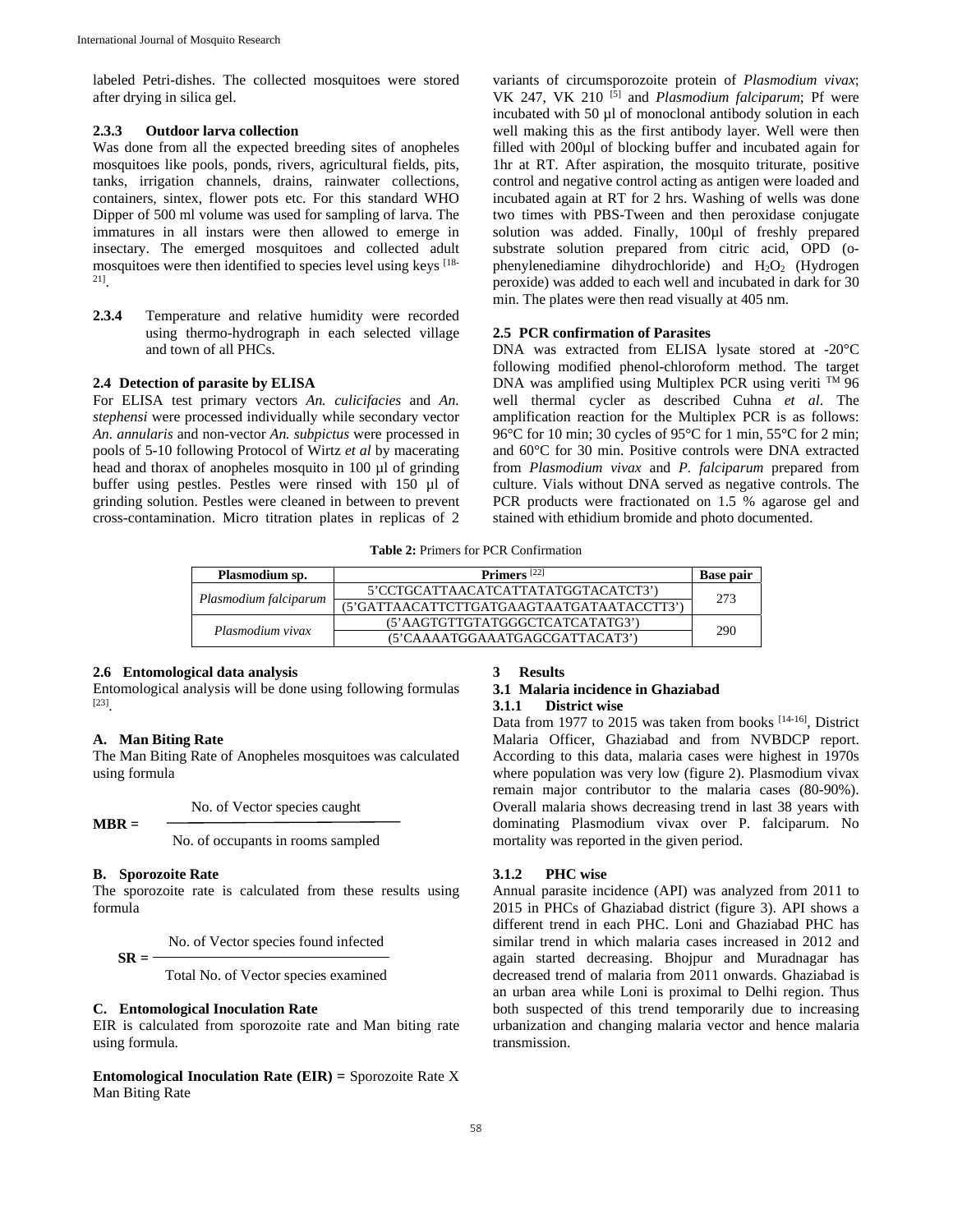

**Fig 2:** Trend of malaria in Ghaziabad district.



**Fig 3:** Incidence of malaria in PHCs of Ghaziabad in last 5 years

# **3.2 MHD in field survey**

Out of total 36,170 mosquitoes were collected, of which 949 mosquitoes were Anopheles mosquito i.e. 2.62 %. Other mosquito species collected were *Culex quinquefasciatus* and *Aedes aegypti***.** The detailed MHD of Anophelines collected from April 2014 to January 2016 is given in table 3. Among Anopheles species, *An. subpictus* was the most dominating followed by *An. annularis* (Secondary vector). Among primary vectors *An. culicifacies* was dominant followed by *An. stephensi* (Urban Malaria Vector).

| <b>Species</b>   |           | 2014      |              |              | 2015         |           |              |              |  |
|------------------|-----------|-----------|--------------|--------------|--------------|-----------|--------------|--------------|--|
|                  | Rural     | Periurban | <b>Urban</b> | <b>Total</b> | <b>Rural</b> | Periurban | <b>Urban</b> | <b>Total</b> |  |
| An. culicifacies | 39(33.91) | 15(13.04) | 1(0.86)      | 55(5.7)      | 45(39.13)    | 11(9.56)  | 4(3.47)      | 60(6.3)      |  |
| An. stephensi    | 12(6.74)  | 6(3.4)    | 3(1.7)       | 21(2.2)      | 118(66.3)    | 28(15.73) | 11(6.2)      | 157(16.5)    |  |
| An. annularis    | 77(42.3)  | 4(2.2)    | 0(0)         | 81(8.5)      | 98(53.8)     | 3(1.6)    | 0(0)         | 101(10.6)    |  |
| An. subpictus    | 124(26.5) | 59(12.6)  | 25(5.3)      | 208(22)      | 209(44.65)   | 32(6.8)   | 19(4.01)     | 260(27.4)    |  |
| An. pulcherrimus | 0         | $\Omega$  | 0            |              | 3(3.2)       | 0         | $\theta$     | 3(0.3)       |  |
| An. nigerrimus   | 0         | $\Omega$  | 0            |              | 0            | 3(3.2)    | 0            | 3(0.3)       |  |
| Total            |           |           |              |              | 949          |           |              |              |  |

**Table 3:** Man hour density of Anophelines in our field survey.

# **3.3 Detection of Plasmodium Parasite**

For detection of infection with *Plasmodium* spp., 680 female Anopheles mosquitoes were analyzed by ELISA. The results for ELISA are given in table 4. Of the analyzed specimens, 74 were *An. culicifacies*: 66 were *An. stephensi:* 399 were *An. subpictus* and 141 were *An. annularis* in which an infection rate of 1.17% (8/680) was found in Ghaziabad district. Of these *An. culicifacies* shows infection of 4.05 %( 3/74) with Plasmodium vivax; one in Pachayara (Loni), one in Bhadoli village (Razapur) and one in Kavi Nagar slums. *An. stephensi* shows infection of 4.5 %( 3/66) from both Plasmodium vivax and Plasmodium falciparum: one from Pachayara (Loni) and two from Bhadoli village (Razapur). Nonvector *An. subpictus* also shows infectivity of 0.5% (2/399) with Plasmodium vivax in Bhanera village (Muradnagar) and Manaki village (Bhojpur). Among malaria parasites, only 6.25% was *Plasmodium falciparum* while rest of the parasite was *Plasmodium vivax*.

**Table 4:** Detection of *Plasmodium parasite* in Ghaziabad mosquito samples using ELISA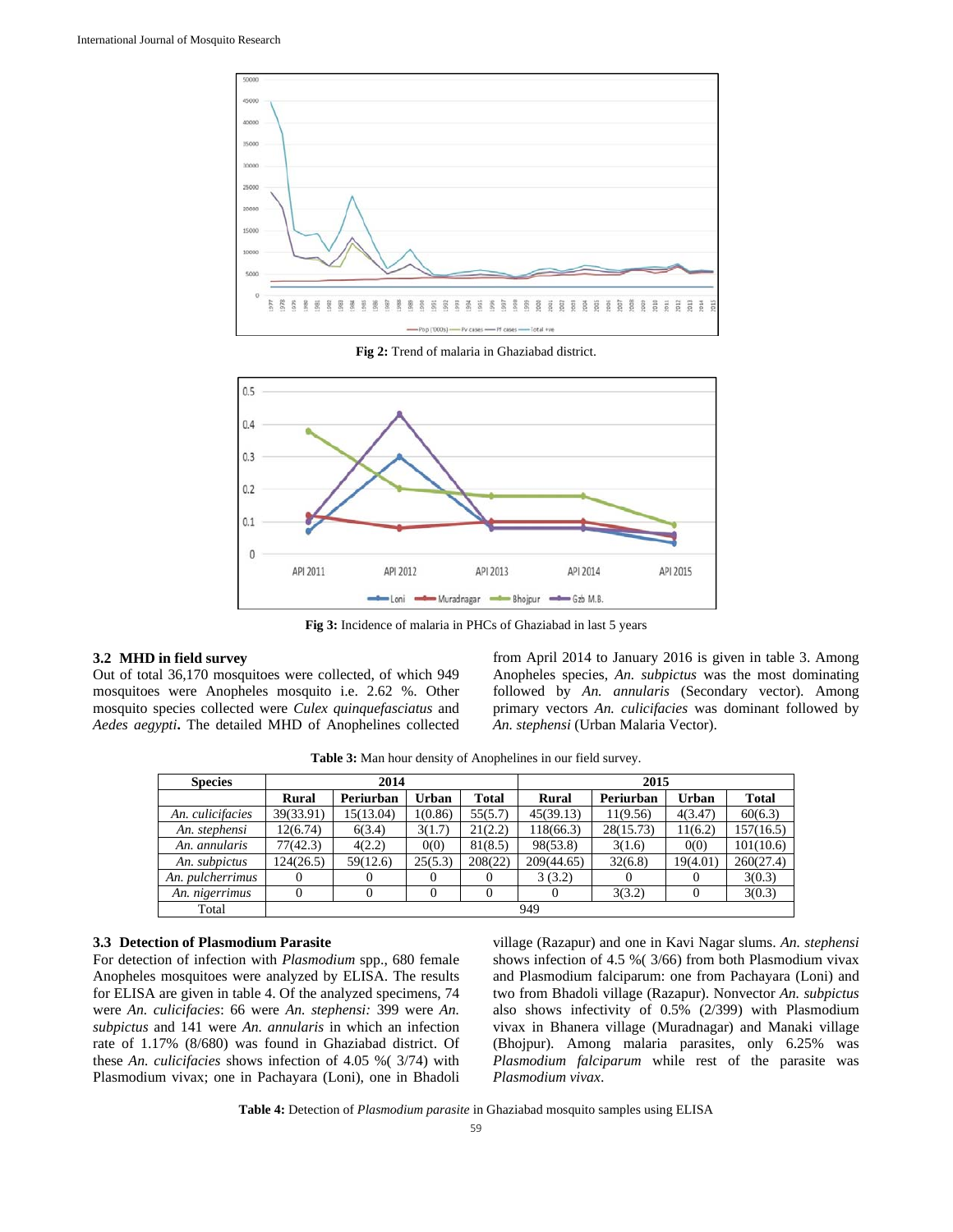| S.no. | Anopheles species      | <b>Samples</b><br>processed | <b>Number of ELISA</b><br>positive | Type of<br>positive                         | <b>AREA</b><br>(PHC)                                                 | $\frac{0}{0}$ |
|-------|------------------------|-----------------------------|------------------------------------|---------------------------------------------|----------------------------------------------------------------------|---------------|
| ı.    | Anopheles culicifacies | 74                          |                                    | $PV210(1)$ , $PV247(1)$<br>$PV210+PV247(1)$ | Pachayra (Loni)+<br>Bhadoli (Razapur)+<br>Kavi Nagar (Ghaziabad M.B) | 4.05          |
| 2.    | Anopheles stephensi    | 66                          |                                    | $Pf+PV 247(1)$<br>PV210(2)                  | Pachayra (Loni)<br>Bhadoli (Razapur)                                 | 4.5           |
| 3.    | Anopheles subpictus    | 399                         |                                    | PV247(2)                                    | Bhanera (Muradnagar)<br>Manaki (Bhojpur)                             | 0.5           |
| 4.    | Anopheles annularis    | 141                         |                                    | NA                                          |                                                                      |               |
|       | Total                  | 680                         |                                    |                                             |                                                                      | 1.17          |

## **3.4 PCR confirmation of Malaria parasites**

The mosquitoes identified positive by ELISA were confirmed using PCR. Elisa Lysate of all samples was used for examination i.e. malaria vectors, non-vectors, and secondary vectors. This was done as ELISA has been reported of false positivity or sometimes non-detection of positives. *An. subpictus* have been found positive (reported vector of malaria recently)  $[24, 25]$  by ELISA hence examination of all positive samples is essential. Out of 8 ELISA positive samples, 4 were confirmed to be positive by Multiplex PCR. The Anopheles found positive for Plasmodium vivax of 293 bp DNA. Of these 4 samples; 2 were *An. culicifacies* (Rural malaria vector) one *An. stephensi (*Urban malaria vector*)* and one *An. subpictus*.



**Fig 4:** Detection of sporozoites in *Anopheles Mosquitoes by* Multiplex PCR.

Lane 1:100bp ladder; Lanes 2-11, test samples; Lane 12, negative control; Lane 13: Positive Control, Plasmodium vivax; Lane 2,4,5,8, P*. vivax* positive sample showing an amplification of 293 bp.

#### **3.5 Entomological Analysis 3.5.1 Man Biting Rate (MBR)**

As observed in table 5, Maximum Man biting rate was found for the areas selected for total catch collection. The sites were selected based on high vector density and suitable room for collection. Manaki (Bhojpur) has highest biting rate of 6.16 followed by sadarpur. Maximum MBR for *An.culicifacies* was 1.0 for Kavi Nagar of Urban Ghaziabad followed by Manaki Village (Bhojpur) having MBR of 0.83. *An.stephensi* has maximum biting rate of 2.0 in Kavi Nagar (Urban) followed by Mathurapur with biting rate of 1.0. Other Anophelines shows maximum biting rate in Sadarpur of Peri-urban Ghaziabad.

| <b>PHC</b> | <b>Type</b> | Village/<br>Colony             | No. of<br>rooms<br>visited | Total No.<br>of<br>occupants | No. of fed<br>An.<br>culicifacies | MBR/<br>person | No. of fed<br>An.<br>stephensi | MBR/<br>person | No. of other<br>fed<br>anophelines | <b>MBR</b><br>person | Overall<br>MBR/<br>Person |
|------------|-------------|--------------------------------|----------------------------|------------------------------|-----------------------------------|----------------|--------------------------------|----------------|------------------------------------|----------------------|---------------------------|
| Bhojpur    | Rural       | Manaki<br>$(2014-15)$          |                            | 6                            | 5                                 | 0.83           |                                | 0.16           | 31                                 | 5.16                 | 6.16                      |
|            | Rural       | Kalchhina<br>$(2014-15)$       |                            | 3                            | 2                                 | 0.66           | 2                              | 0.66           | 14                                 | 4.66                 | 6                         |
| Razapur    | Rural       | Mathurapur<br>$(2015-16)$      |                            | 5                            | $\overline{4}$                    | 0.8            | 5                              | 1.0            | 9                                  | 1.8                  | 3.6                       |
| Muradnagar | Rural       | <b>Bhanaira</b><br>$(2014-15)$ |                            | 5                            |                                   | 0.2            | $\Omega$                       | $\Omega$       | 18                                 | 3.6                  | 3.8                       |
| Razapur    | Rural       | Bhadoli<br>$(2015-16)$         |                            | $\overline{c}$               |                                   | 0.5            | $\mathbf{0}$                   | $\mathbf{0}$   | 6                                  | 3.0                  | 3.5                       |
| Loni       | Rural       | Pachayara<br>$(2014-15)$       |                            | $\overline{4}$               | $\overline{c}$                    | 0.5            | 1                              | 0.25           | 8                                  | 2.0                  | 2.75                      |
| Total      |             |                                |                            |                              |                                   |                |                                |                |                                    |                      | 4.3                       |
| Ghaziabad  | Urban       | Kavi nagar                     |                            | 3                            | 3                                 | 1.0            | 6                              | 2.0            | 7                                  | 2.33                 | 5.3                       |

**Table 5:** Man biting rate of Ghaziabad in Monsoon season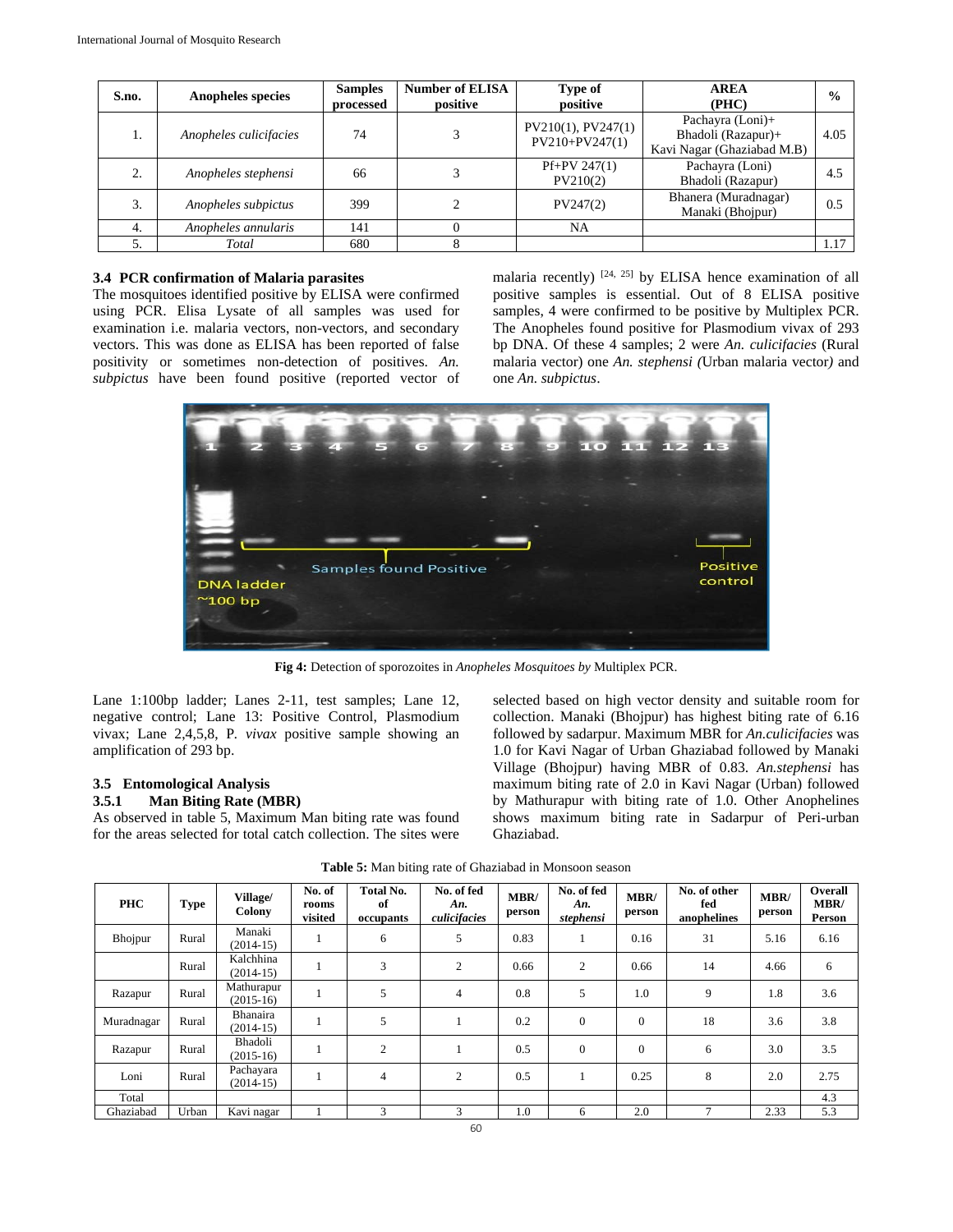| <b>C<sub>I</sub></b> |                | $(2015-16)$                                  |  |  |  |   |                   |  |
|----------------------|----------------|----------------------------------------------|--|--|--|---|-------------------|--|
| $\sim$<br>Ghaziabad  | Peri-<br>urban | Sadarpur<br>$\rightarrow$<br>$2014 -$<br>ر د |  |  |  | ∽ | $\epsilon$<br>0.U |  |

## **3.5.2 Sporozoite rate (SR %)**

Sporozoite rate was calculated in each village and town of rural, urban and peri-urban Ghaziabad as shown in table 7. Pachayara village of Loni shows the highest sporozoite rate(8.3%) followed by Kavi Nagar,Urban(5.2), Bhadoli village of Razapur (3.4 %), Manaki village of Bhojpur(1.75%) and Bhanaira village of Muradnagar(0.4%). Rural Ghaziabad, therefore, contributing 1.07 % to Ghaziabad district in malaria transmission. Urban Ghaziabad (Kavi Nagar slums) although has low density of *An. culicifacies* yet has sporozoite rate of 5.2 %. Urban Ghaziabad has higher sporozoite rate compared to rural while no infective mosquito was found in peri-urban Ghaziabad. *An. culicifacies* and *An. stephensi* are both incriminated as vector of malaria in Ghaziabad with equal potential for malaria transmission. *An. subpictus*, a non-vector also found positive for *Plasmodium* in this study as well as in earlier studies [24, 25].

|                                |                           | An. culicifacies          |                           | An. stephensi             |                           | An. subpictus             |                           | An. annularis             |          |
|--------------------------------|---------------------------|---------------------------|---------------------------|---------------------------|---------------------------|---------------------------|---------------------------|---------------------------|----------|
| Village/<br><b>Town</b>        | <b>Number</b><br>examined | <b>Number</b><br>positive | <b>Number</b><br>examined | <b>Number</b><br>positive | <b>Number</b><br>examined | <b>Number</b><br>positive | <b>Number</b><br>examined | <b>Number</b><br>positive | $SR\%$   |
| <b>Bhanaira Rural</b>          | 12                        | $\Omega$                  | 3                         | $\Omega$                  | 106                       |                           | 132                       | 0                         | 0.4      |
| Didauli Rural                  | 18                        | $\Omega$                  |                           | $\Omega$                  | 60                        | $\Omega$                  | $\Omega$                  | 0                         | $\Omega$ |
| Bhadoli Rural                  | 10                        |                           | 8                         | $\mathfrak{D}$            | 39                        | $\Omega$                  |                           | 0                         | 3.4      |
| Mathurapur Rural               | 5                         | $\Omega$                  | 12                        | $\Omega$                  | 42                        | $\Omega$                  | 6                         | $\Omega$                  | $\Omega$ |
| Manaki Rural                   | 11                        | $\Omega$                  | $\overline{2}$            | $\Omega$                  | 43                        |                           |                           | $\Omega$                  | 1.75     |
| Kalchhina Rural                | 3                         | $\Omega$                  | $\overline{4}$            | $\Omega$                  | 15                        | $\Omega$                  |                           | $\Omega$                  | $\Omega$ |
| Harampur Rural                 | $\Omega$                  | $\Omega$                  |                           | $\Omega$                  | $\Omega$                  | $\Omega$                  | $\Omega$                  | $\Omega$                  | $\Omega$ |
| Pachayra Rural                 | 10                        |                           | 2                         |                           | 10                        | $\Omega$                  | $\Omega$                  | $\Omega$                  | 8.3      |
| <b>Total Rural</b>             | 69                        | $\overline{c}$            | 33                        | $\mathcal{R}$             | 315                       | $\overline{2}$            | 141                       | $\Omega$                  | 1.07     |
| Peri-urban<br>(Duhai+Sadarpur) | $\Omega$                  | $\Omega$                  | $\mathbf{0}$              | $\Omega$                  | 75                        | $\Omega$                  | $\Omega$                  | $\Omega$                  | $\Omega$ |
| Urban (all<br>paradigms)       | 5                         |                           | 33                        |                           | 9                         | $\mathbf{0}$              | $\Omega$                  | $\mathbf{0}$              | 5.2      |
| Total                          | 74                        | 3                         | 66                        | 3                         | 399                       | $\overline{2}$            | 141                       | $\Omega$                  | 1.17     |

**Table 7:** Sporozoite rate of Anophelines

# **3.5.3 Entomological inoculation rate (EIR)**

EIR is an important parameter to find out the malaria transmission status of an area. Thus each type of Ghaziabad was studied for its EIR. Highest EIR was found to be of urban Ghaziabad i.e. 27.56 which states it to be at high risk of malaria. Rural area has lower EIR 4.6 but still at risk of malaria epidemic. Pachayra (Loni) has high EIR of 22.825 hence at high risk of malaria.

| <b>Type</b>     | <b>MBR</b> | $SR\%$ | <b>EIR</b> |
|-----------------|------------|--------|------------|
| Rural           | 4.3        | 1.07   | 4.601      |
| Manaki          | 6.16       | 1.75   | 10.78      |
| Mathurapur      | 3.6        |        |            |
| <b>Bhanaira</b> | 3.8        | 0.4    | 1.52       |
| <b>Bhadoli</b>  | 3.5        |        |            |
| Pachayra        | 2.75       | 8.3    | 22.825     |
| Urban           | 5.3        | 5.2    | 27.56      |
| Peri-urban      |            |        |            |

**Table 8:** Entomological Inoculation Rate of village/city



**Fig 5:** Relationship of Annual EIR with Incidence and Prevalence in PHCs of Ghaziabad.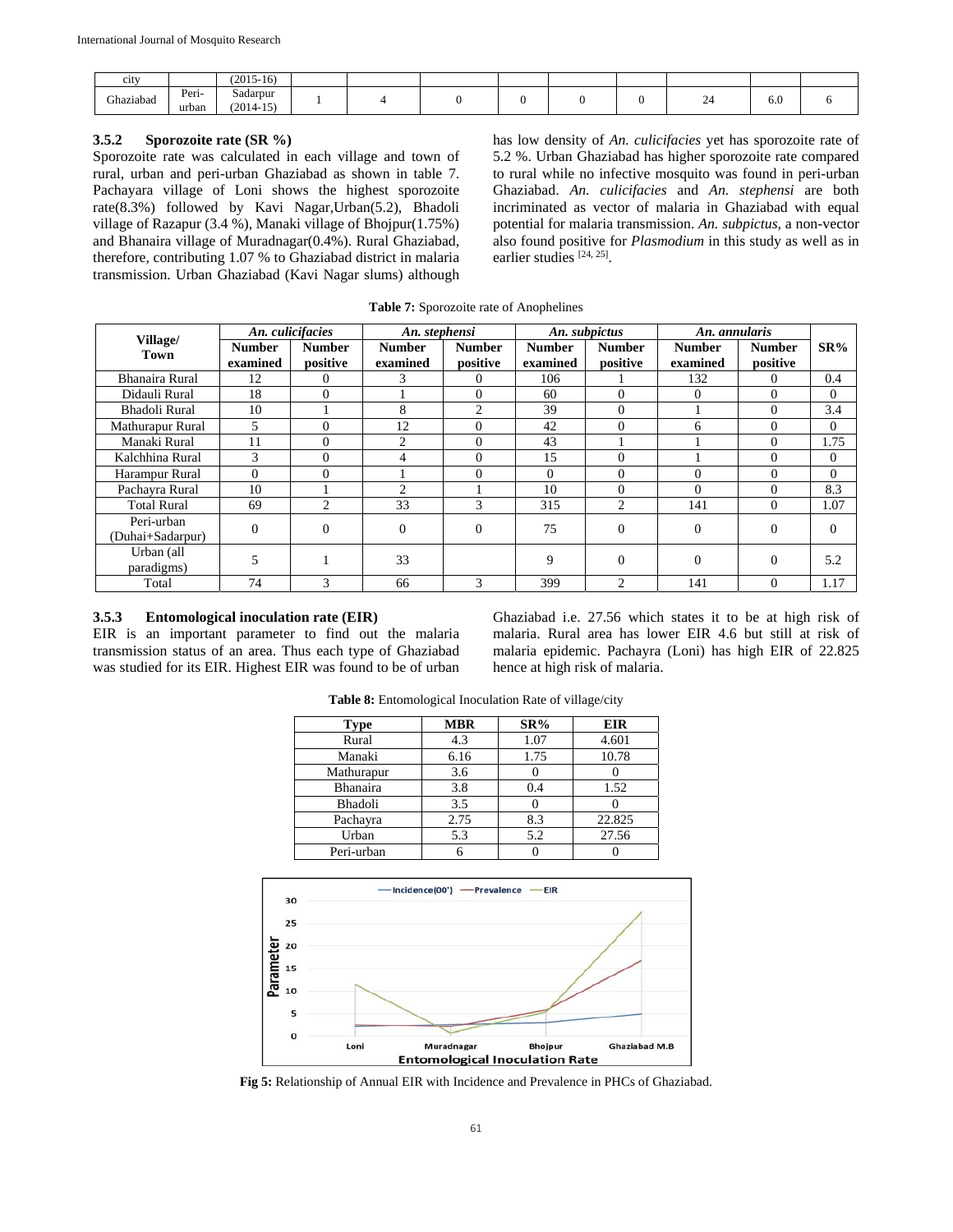

**Fig 6:** Rainfall pattern and its Relation with morbidity in Ghaziabad

## **4 Discussion**

Ghaziabad used to be a rural district which has witnessed rapid development in last 20 years due to migration from Delhi and all over India. This increasing population and urbanization has caused various ecological changes in Ghaziabad. Earlier Ghaziabad had unstable rural malaria with spurts of cases seasonally (EIR=0-27.56). But with increasing urbanization due to change in breeding pattern of vector of malaria change in malaria transmission is found. A study was conducted for 5 years (2011-2015) to assess risk of malaria in 3 PHCs i.e. Loni, Muradnagar and Bhojpur, Ghaziabad district from rural whereas the Ghaziabad PHC was taken as suburban and urban.

Malaria incidence and the prevalence were found maximum for Ghaziabad PHC to the rural PHCs. Month wise data showed transmission from June to October i.e. during monsoon season only. This may be due to the construction boom leading to presence of breeding sites for urban malaria vector *An. stephensi* that has caused more cases in urban Ghaziabad. Rural Ghaziabad had seasonal breeding sites like pools of water in which *An. culicifacies* bred and caused seasonal malaria in whole Ghaziabad district.

In our study, density of collected mosquitoes during July to October i.e. rainy season was relatively higher. Figure 6 also shows peaks during rainy season and post rains for rural Ghaziabad i.e. from August to October showing maximum cases. While for Ghaziabad PHC peaks of breeding were present irrespective of monsoon, although highest in rainy season showing presence of malaria. Thus rains showed no significant impact on malaria transmission in urban and periurban Ghaziabad.

The infection status of different Anopheles mosquitoes in Ghaziabad showed prevalence of two vectors i.e. *An. culicifacies* and *An. stephensi*. *Plasmodium vivax* is contributing majority of malaria cases. Maximum EIR (Entomological Inoculation Rate) was found in urban Ghaziabad i.e. 27.56 further clarifying the fact that urbanization has changed malaria scenario from rural to urban vector responsible for majority of malaria transmission. A non-vector *An. subpictus* is found positive for *Plasmodium vivax* infection due to unknown reasons. Further study is needed for its confirmation. *An. subpictus* is breeding in rural, urban and peri-urban in habitats like pools, polluted water, muddy water at construction sites etc. i.e. this species is omnipresent with maximum density. Currently, both primary

vectors *An. culicifacies* and *An. stephensi* are breeding in urban as well as rural while peri-urban has breeding of mainly *Aedes aegypti* and *Culex quinquefasciatus*. This may be due to lifestyle changes in rural Ghaziabad storing practices such as cemented tanks, curing tanks, ground tanks and tube-wells which have become breeding places of *An. stephensi*. Earlier breeding sites for *An. culicifacies* used to be rivers, canals, ponds which have become polluted completely thus no breeding is occurring in these sites. Pits in rural as well as urban construction sites has become temporary breeding sites during rainy season for *An. culicifacies.* Peri-urban has either no provision of drainage or improper drainage which results in water stagnation and became suitable breeding site for *Culex quinquefasciatus*. *Aedes aegypti* has breeding sites available everywhere from drums, flowerpots, and tires in urban to coolers and plastic tanks in rural, peri-urban and urban. *An.stephensi* was mainly collected from the rural areas like Mathurapur, Panchayra, Bhanera villages; and Kavi Nagar slums and Viklang colony in urban but in low density. Above results clearly indicates impact of urbanization on breeding and *Plasmodium* infection of Anopheles Spp. Increase in population, urban area, and urban lifestyle all have influence on breeding and habitats of malaria vector which in turn has changed pattern of malaria transmission. Thus malaria transmission has decreased in Ghaziabad in last few years due to decrease in breeding sites of rural vector and increase in breeding sites of urban vector. Ghaziabad district is at high risk of malaria in both rural and urban and expected to transmit malaria in peri-urban also in the near future. *Aedes* which is already breeding in high number is cause of dengue in Ghaziabad that had appeared in 2004 (Ghaziabad PHC) and increasing at rapid rate. Other diseases like filaria and chikungunya may also appear if condition prevails.

# **5 Conclusion**

Malaria has shown a decreasing trend in Ghaziabad in both at district as well as at PHC level. This might be due to decreasing breeding sites of *An. culicifacies* which breeds outdoors profusely and is capable of high transmission during the post-monsoon season. In addition to this urbanization has reduced the available breeding sites increased the population density in both urban and rural providing more habitat indoors than outside as a result of which container breeder *Aedes aegypti* is commonly found in the area and dengue cases are being reported every year now. Thus the transmission of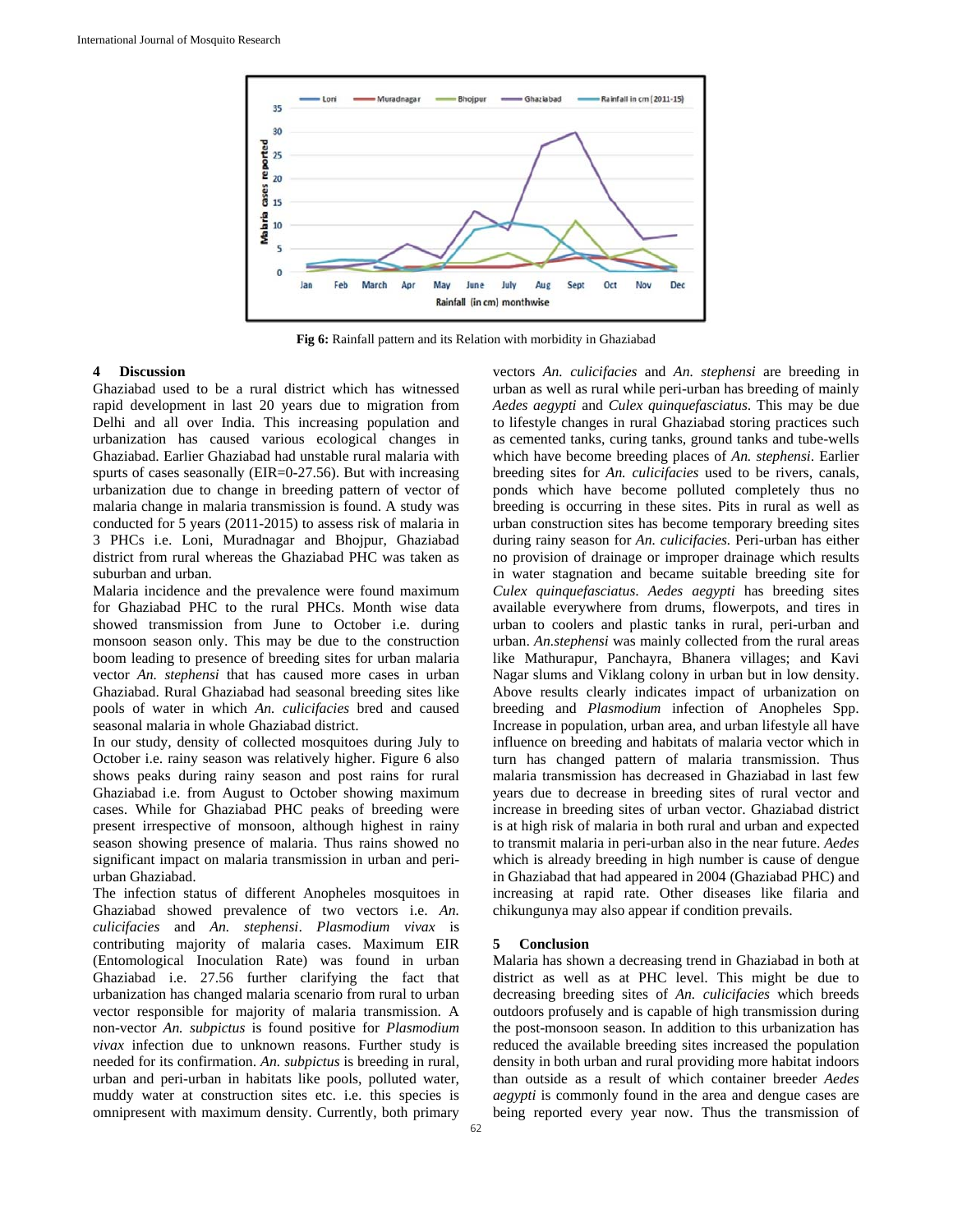malaria which is mainly due to *An. culicifacies* in last 38 years and still contributing majorly is decreasing very rapid rate. This species appears mainly in rainy season when its breeding sites are present. Another vector of malaria *An. stephensi* is increasing at a rapid rate due to availability of its man-made breeding sites and has started contributing to the persistent malaria and is suspected to establish as a major vector of the region in years to come.

## **Acknowledgement**

Authors are thankful to Indian Council of Medical Research (ICMR) for funding and Director, National Institute of Malaria Research for providing laboratory facilities. Author also like to thank all the technical staff and seniors in NIMR for their help and support and Ghaziabad district Health Department for providing epidemiological and entomological data. The work was supported by grant from Indian Council of Medical Research (ICMR), India, under the research fellowship (3/1/3/JRF-2012/HRD-14 (30404)) to Alka Rani. Institute publication committee is acknowledged for giving consent for publication for manuscript vide Approval number 051/2017.

#### **Data statement**

All the data generated is presented here except epidemiological data (district wise and PHC wise)

## **Ethics in publishing**

All entomological surveys and collections conducted on private lands or in private residential areas were done with the owners'/residents' permission, consent and presence. These studies did not involve endangered or protected species.

#### **Declaration in interest**

Authors show no competing interest

## **Mission Declaration and verification**

This work has not been published previously and is not under consideration for publication elsewhere.

#### **References**

- 1. Singh KN. Urban development in India. Abhinav Publications, 1978.
- 2. Garcia LS. Malaria. Clin Lab Med, 2010; 30(1):93-129.
- 3. Das A *et al*. Malaria in India: the Center for the study of complex malaria in India. Acta tropica, 2011.
- 4. Jain S, Chugh T. An overview of malaria burden in India and road-blocks in its control. J Clin Diagnostic Res. 2011; 5:915-916.
- 5. Gutiérrez LA *et al*. Natural infectivity of Anopheles species from the Pacific and Atlantic Regions of Colombia. Acta tropica, 2008; 107(2):99-105.
- 6. Sharma V. Urbanization and Vector Borne Diseases Commentary. Malaria Research Center (ICMR), New Delhi, 2001.
- 7. Ansari M *et al*. Residual efficacy of deltamethrin 2.5 WP (K-Othrine) sprayed on different types of surfaces against malaria vector Anopheles culicifacies. Southeast Asian J Trop Med Public Health. 1997; 28:606-609.
- 8. Nagendra H *et al*. Sub-regional assessment of India: effects of urbanization on land use, biodiversity and ecosystem services, in Urbanization, Biodiversity and

Ecosystem Services: Challenges and Opportunities. Springer. 2013, 65-74.

- 9. Rath A *et al*. Development, standardization and validation of molecular techniques for malaria vector species identification, trophic preferences, and detection of Plasmodium falciparum. Journal of Vector Borne Diseases. 2017; 54(1):25.
- 10. Nagendra H *et al*. Urbanization and its impacts on land use, biodiversity and ecosystems in India. INTER disciplina. 2014; 2(2).
- 11. Ansari M, Razdan R. Bio-efficacy and operational feasibility of alphacypermethrin (Fendona) impregnated mosquito nets to control rural malaria in northern India. Journal of vector borne diseases. 2003; 40(1-2):33.
- 12. Mittal P *et al*. Efficacy of Advanced Odomos repellent cream (N, N-diethyl-benzamide) against mosquito vectors. The Indian journal of medical research. 2011; 133(4):426.
- 13. In Wikipedia, T.F.E. Ghaziabad, Uttar Pradesh. 10 November 2014. Available from: https://en.wikipedia.org/w/index.php?title=Ghaziabad,\_U ttar\_Pradesh.
- 14. Sharma R, Sharma G, Dhillon G. Epidemiology and control of malaria in India. Intervention measures for transmission control. New Delhi: Directorate of the National Malaria Eradication Programme, Ministry of Health and Family Welfare, Government of India, 1996.
- 15. Service MW. Demography and vector-borne diseases. Boca Raton (Fla.): CRC press, 1989.
- 16. Sharma G. Review of malaria and its control in India. in Proceeding of the Indo-UK workshop on malaria education. VP Sharma (MRC ICMR Delhi). 1984.
- 17. WHO. Manual on practical entomology in malaria. Part II. Methods and techniques. World Health Organization Geneva, Switzerland, 1975.
- 18. Christophers SR. The Fauna of British India, including Ceylon and Burma. Diptera. Vol. IV. Family Culicidae. Tribe Anophelini. The Fauna of British India, including Ceylon and Burma. Diptera. Vol. IV. Family Culicidae. Tribe Anophelini. 1933.
- 19. Knight K, Stone A. A catalogue of the mosquitoes of the world (Diptera: Culicidae), 2nd edit. Eutornological Society of America, 1977.
- 20. Nagpal B, Sharma V. Indian anophelines. Science Publishers, Inc, 1995.
- 21. Christopher S. The Fauna of British India, including Ceylon and Burma, Diptera Taylor and Francis London, 1933; IV:360.
- 22. Cunha MG *et al*. Development of a Polymerase Chain Reaction (PCR) method based on amplification of mitochondrial DNA to detect Plasmodium falciparum and Plasmodium vivax. Acta Tropica, 2009; 111(1):35-38.
- 23. Ebenezer A, Noutcha AEM, Okiwelu SN. Relationship of annual entomological inoculation rates to malaria transmission indices, Bayelsa State, Nigeria. Journal of vector borne diseases. 2016; 53(1):46.
- 24. Chatterjee S, Chandra G. Role of Anopheles subpictus as a primary vector of malaria in an area in India. Japanese Journal of Tropical Medicine and Hygiene. 2000; 28(3):177-181.
- 25. Kumari S *et al*. Vectorial role of Anopheles subpictus grassi and Anopheles culicifacies giles in Angul district,